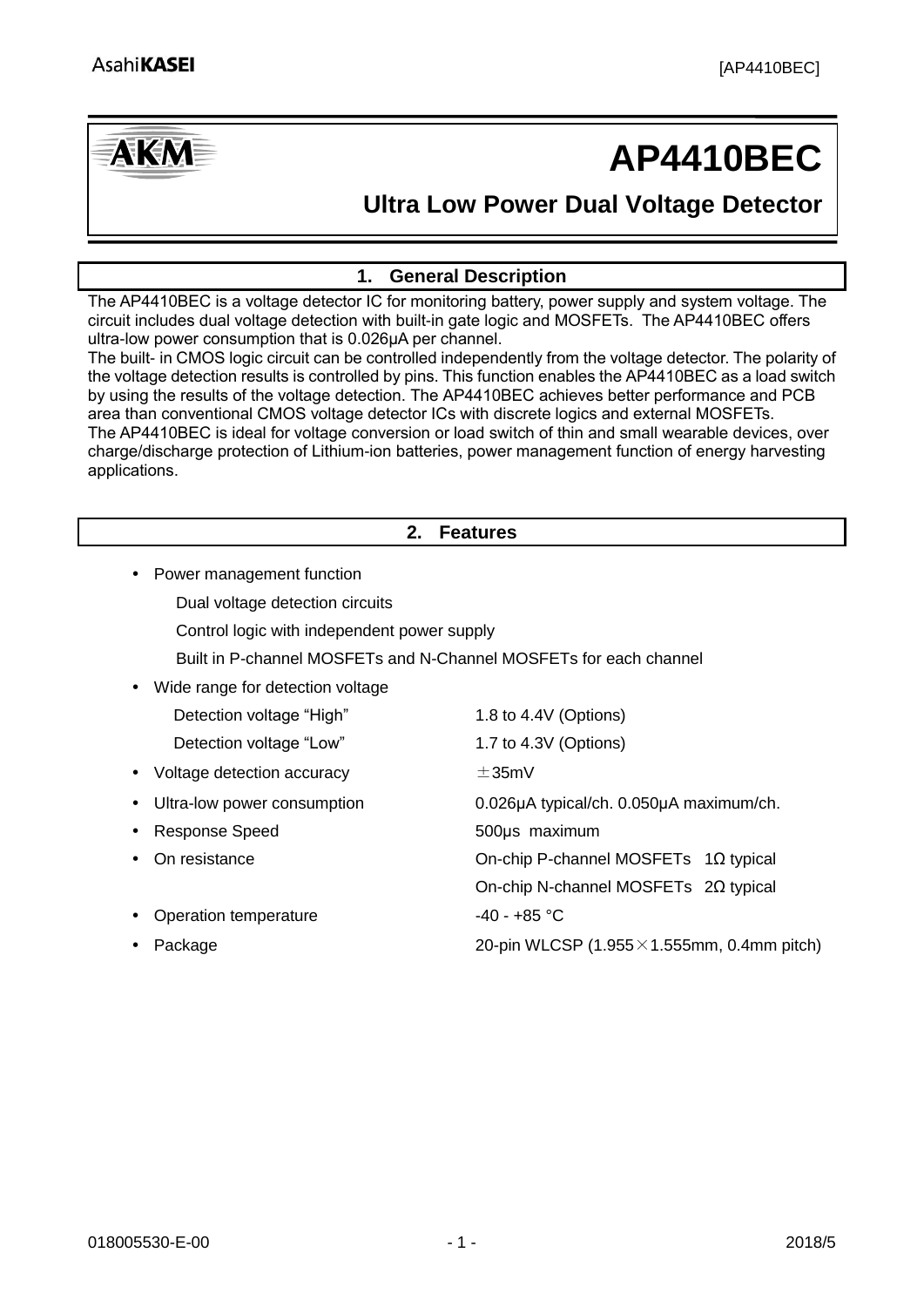#### **Table of Contents**  $3.$

<span id="page-1-0"></span>

| $\mathcal{P}$           |  |
|-------------------------|--|
| 3.                      |  |
| 4.                      |  |
| 5.                      |  |
|                         |  |
|                         |  |
| 6.                      |  |
| 7.                      |  |
| 8.                      |  |
| 9.                      |  |
|                         |  |
| 10.                     |  |
|                         |  |
|                         |  |
|                         |  |
|                         |  |
|                         |  |
| 11.                     |  |
|                         |  |
|                         |  |
| 12.                     |  |
| <b>IMPORTANT NOTICE</b> |  |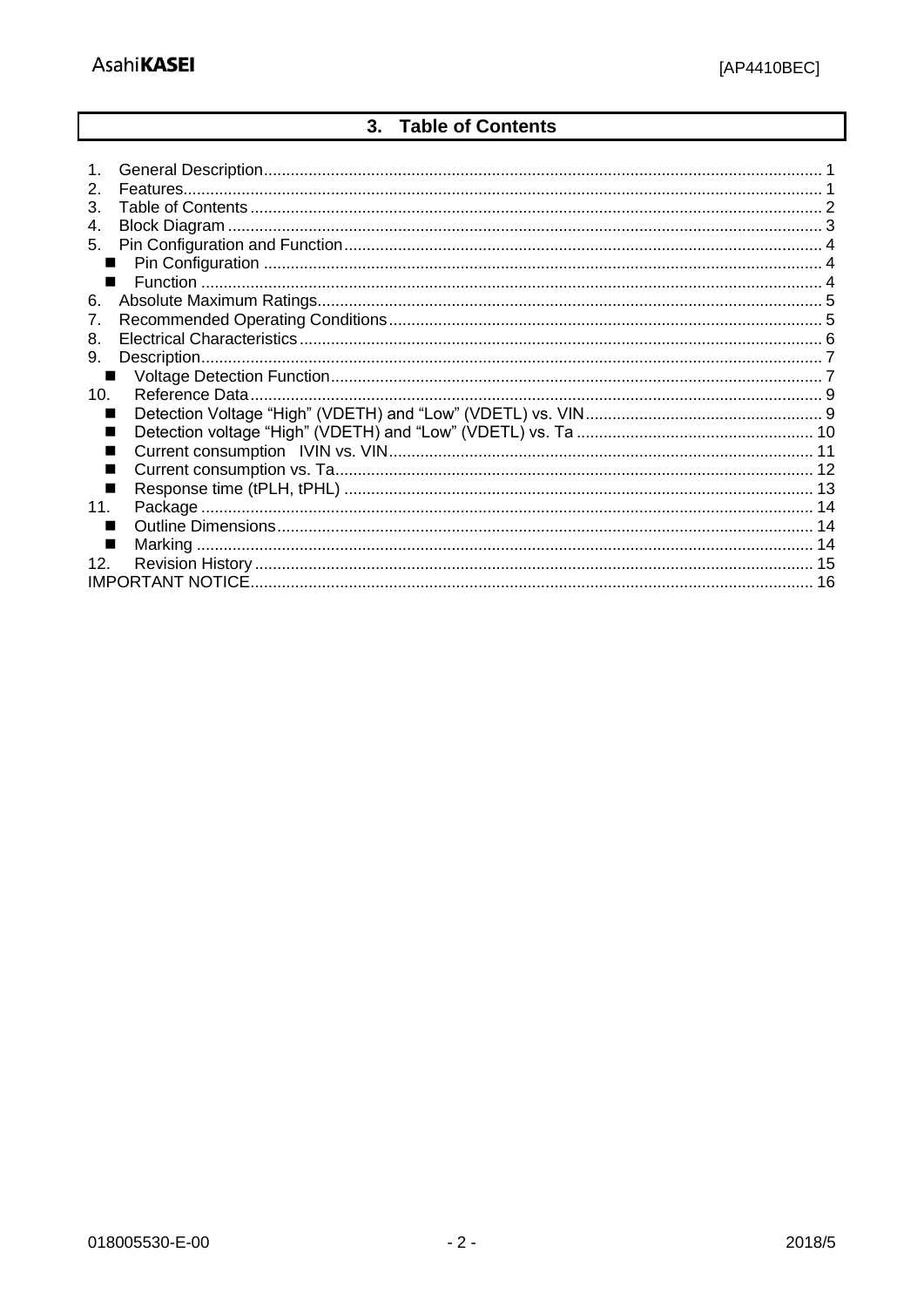<span id="page-2-0"></span>

Figure 1. Block Diagram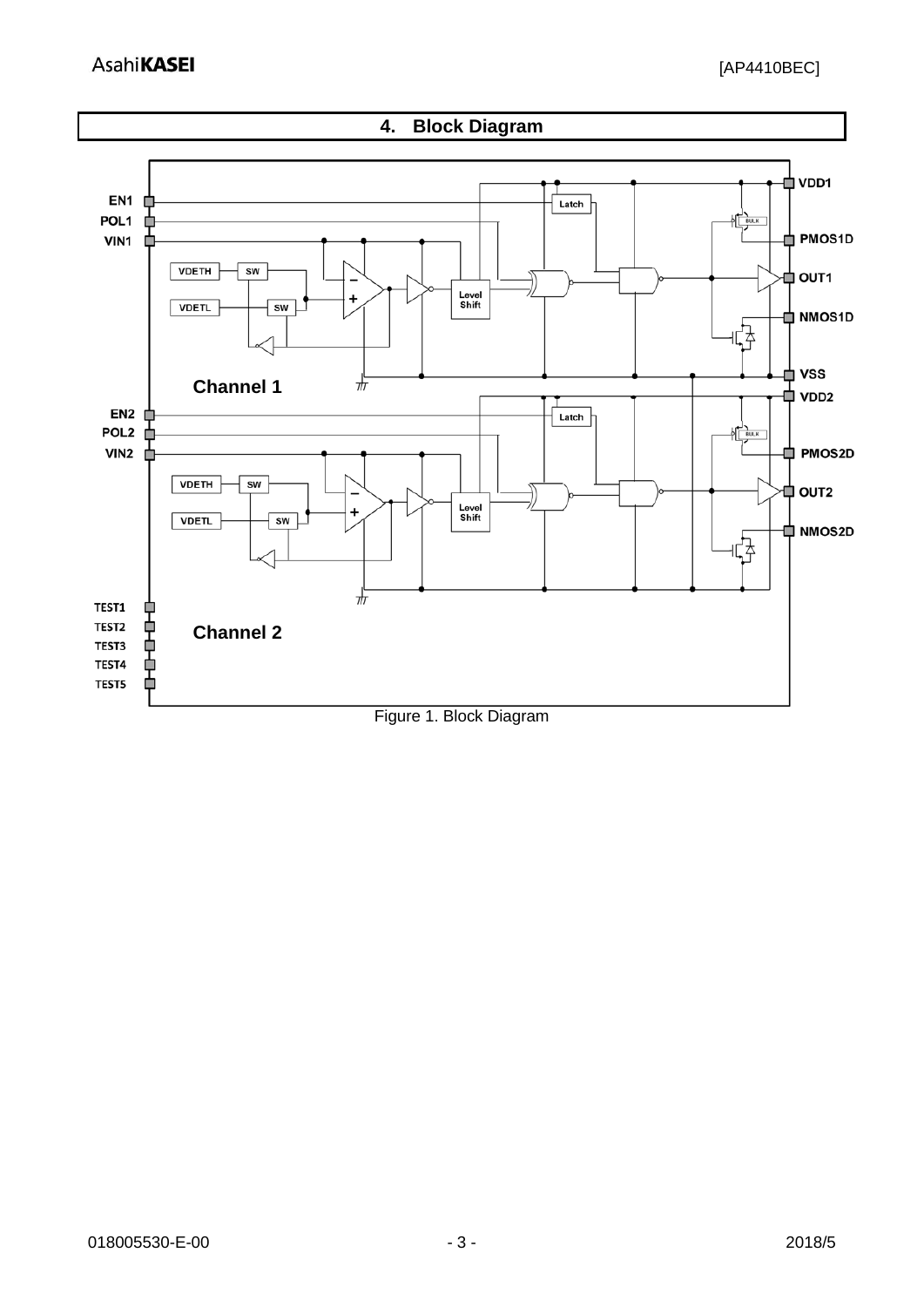#### **5. Pin Configuration and Function**

#### <span id="page-3-1"></span><span id="page-3-0"></span>**Pin Configuration**

・20-pin WLCSP



#### <span id="page-3-2"></span>**Function**

| <b>WLCSP Pin</b> | Pin Name          | I/O            | Function                                                |
|------------------|-------------------|----------------|---------------------------------------------------------|
| A <sub>1</sub>   | PMOS1D            | Input/Output   | PMOS drain pin (Channel 1)                              |
| A2               | VDD1              | Power          | Power supply(Channel 1)                                 |
| A <sub>3</sub>   | OUT <sub>1</sub>  | Output         | Logic output (Channel 1)                                |
| A4               | VIN1              | Power          | Detection input pin (Channel 1)                         |
| <b>B1</b>        | NMOS1D            | Output         | NMOS1 drain pin(Channel 1)                              |
| <b>B2</b>        | POL <sub>1</sub>  | Input          | Polarity cotrol pin (Channel 1)                         |
| B <sub>3</sub>   | TEST1             |                | For test purposes. This pin should be connected to VSS. |
| <b>B4</b>        | EN <sub>1</sub>   | Input          | Enable pin (Channel 1)                                  |
| C <sub>1</sub>   | <b>VSS</b>        | Ground         | Ground                                                  |
| C <sub>2</sub>   | TEST2             |                | For test purposes. This pin should be connected to VSS. |
| C <sub>3</sub>   | TEST <sub>3</sub> | -              | For test purposes. This pin should be connected to VSS. |
| C <sub>4</sub>   | TEST4             | $\blacksquare$ | For test purposes. This pin should be connected to VSS. |
| D <sub>1</sub>   | NMOS2D            | Output         | NMOS drain pin(Channel 2)                               |
| D <sub>2</sub>   | POL <sub>2</sub>  | Input          | Polarity cotrol pin (Channel 2)                         |
| D <sub>3</sub>   | TEST <sub>5</sub> |                | For test purposes. This pin should be connected to VSS. |
| D <sub>4</sub>   | EN <sub>2</sub>   | Input          | Enable pin (Channel 2)                                  |
| E1               | PMOS2D            | Input / Output | PMOS drain pin (Channel 2)                              |
| E <sub>2</sub>   | VDD <sub>2</sub>  | Power          | Power supply(Channel 2)                                 |
| E <sub>3</sub>   | OUT <sub>2</sub>  | Output         | Logic output (Channel 2)                                |
| E <sub>4</sub>   | VIN <sub>2</sub>  | Power          | Detection input pin (Channel 2)                         |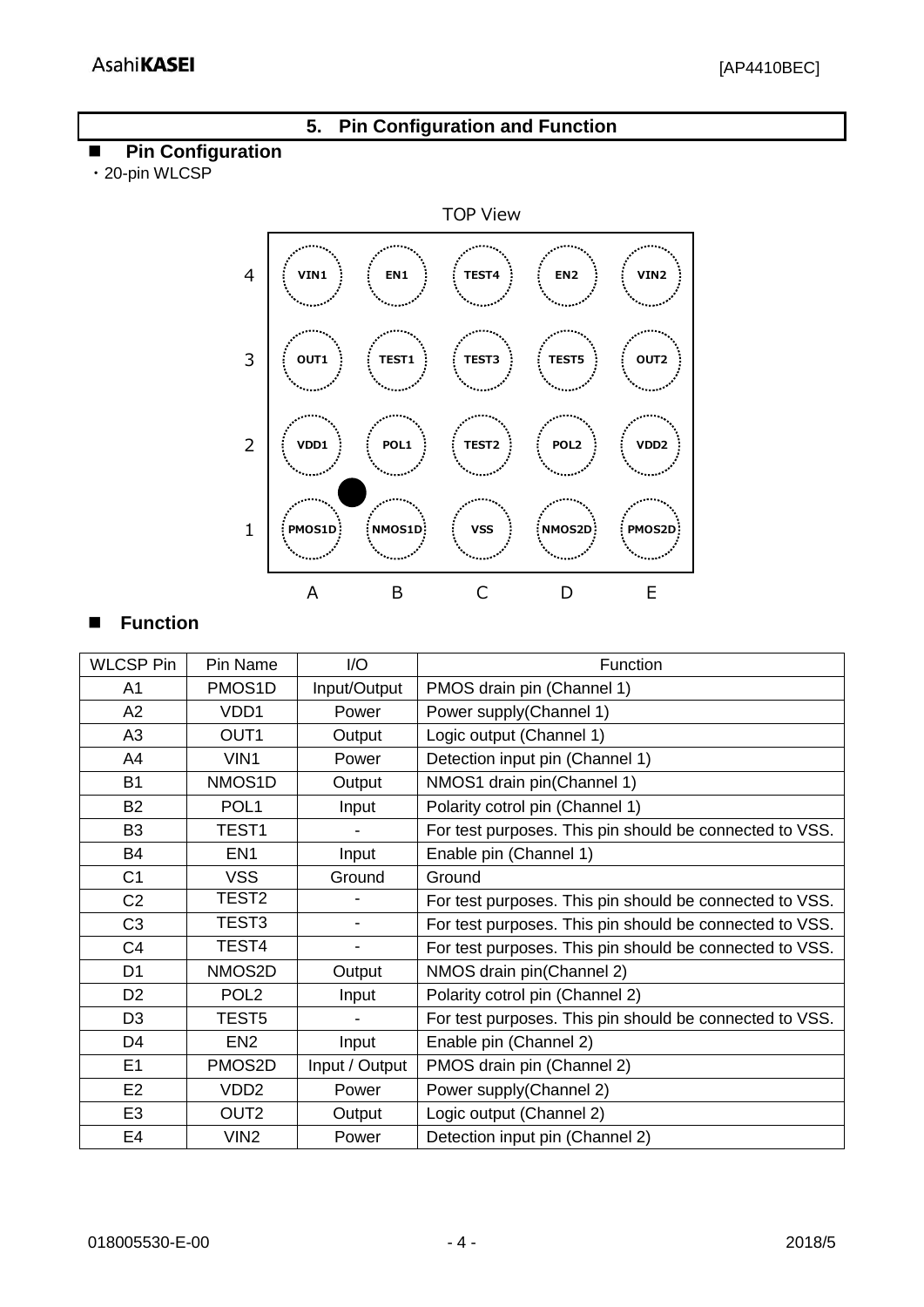#### **6. Absolute Maximum Ratings**

<span id="page-4-0"></span>

| Parameter                  | Symbol                    | min       | max          | Unit            |
|----------------------------|---------------------------|-----------|--------------|-----------------|
|                            | VIN1, VIN2,<br>VDD1, VDD2 | $-0.3$    | 6.5          | V               |
|                            | OUT1, EN1, POL1           | $VSS-0.3$ | $VDD1 + 0.3$ |                 |
| Pin Voltage                | OUT2, EN2, POL2           | $VSS-0.3$ | $VDD2 + 0.3$ |                 |
| (Note 1)                   | PMOS1D<br>PMOS2D          | $-0.3$    | 6.5          |                 |
|                            | NMOS1D<br>NMOS2D          | $-0.3$    | 6.5          |                 |
| Power dissipation          | Pd                        |           | 0.8          | W               |
| <b>Storage Temperature</b> | Tstg                      | -55       | 150          | $\rm ^{\circ}C$ |

Note 1. All voltages are with reference to VSS = 0 V.

WARNING: Stresses exceeding Maximum Ratings may damage the device. Normal operation is not guarantee if the condition exceeds the maximum rating.

#### **7. Recommended Operating Conditions**

<span id="page-4-1"></span>

| Parameter                    | Symbol                       | mın   | max | Jnit |
|------------------------------|------------------------------|-------|-----|------|
| <b>Operation Temperature</b> | Га                           | $-40$ | 85  | ∘∩   |
| Power Supply Volgtage        | VIN1<br>VIN2<br>VDD1<br>VDD2 | 1.2   | 5.5 |      |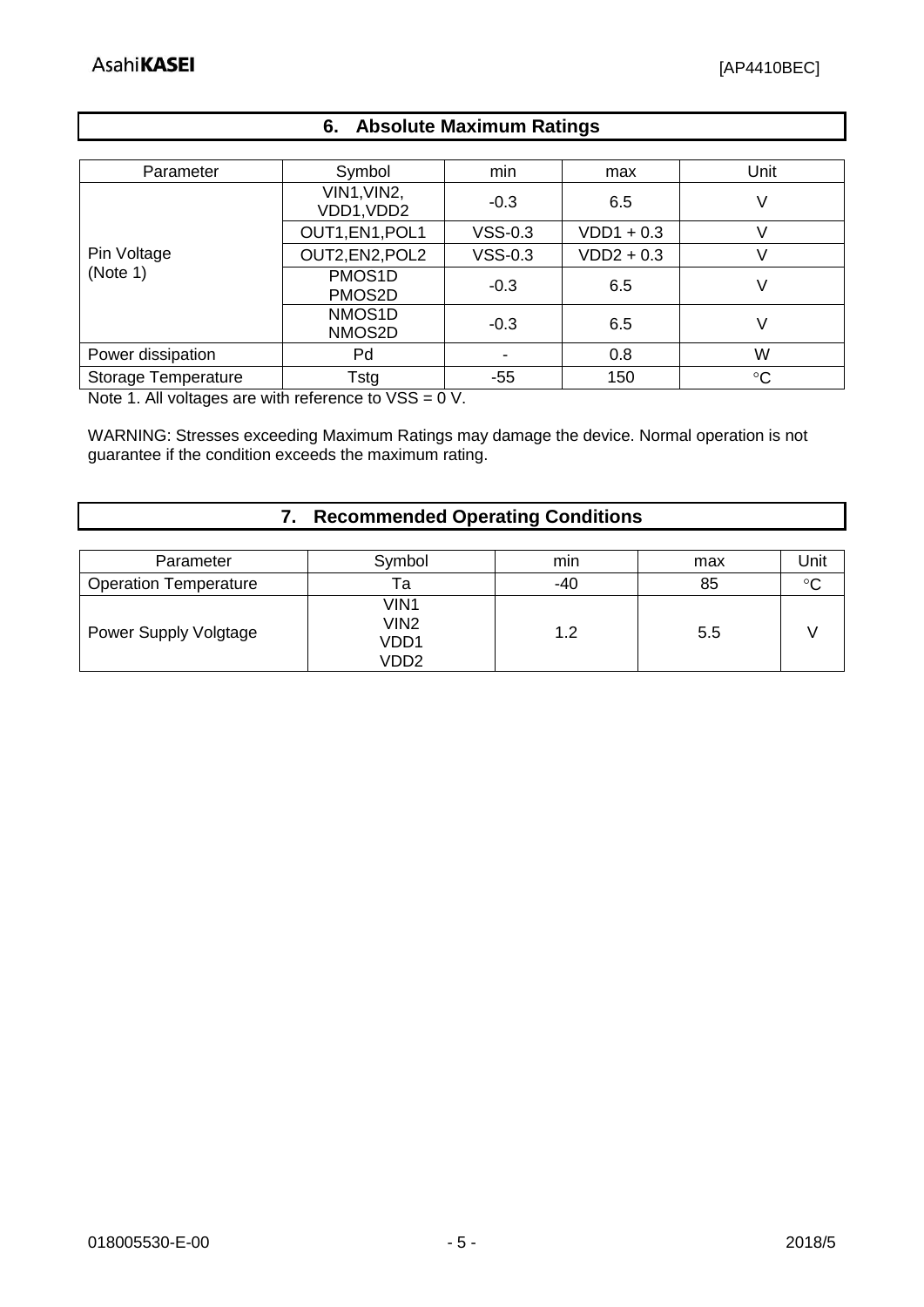#### **8. Electrical Characteristics**

<span id="page-5-0"></span>(Ta= -40 - +85C, VIN1, VIN2, VDD1 and VDD2 =1.2V to 5.5V, OUT=open, PMOSD=open, NMOSD=open,

| unless otherwise specified.)           |                                     |                                      |                          |                                      |          |                                                                                                        |  |
|----------------------------------------|-------------------------------------|--------------------------------------|--------------------------|--------------------------------------|----------|--------------------------------------------------------------------------------------------------------|--|
| Parameter                              | Symbol                              | min                                  | typ                      | max                                  | Unit     | Condition                                                                                              |  |
| Detection Voltage "High"               | <b>VDETH</b>                        | V <sub>DETH</sub><br>$-0.035$        |                          | $V_{\text{DETH}}$<br>$+0.035$        | V        | $Ta=25^{\circ}C$<br>$VIN = "L" \rightarrow "H"$<br>(Note 6)                                            |  |
|                                        |                                     | <b>V</b> <sub>DETH</sub><br>$-0.045$ | V <sub>DETH</sub>        | V <sub>DETH</sub><br>$+0.045$        | $\vee$   | Ta= $85^{\circ}$ C<br>$VIN = "L" \rightarrow "H"$<br>(Note 6)                                          |  |
| Detection Voltage "Low"                | <b>VDETL</b>                        | <b>VDETL</b><br>$-0.035$             |                          | <b>V</b> <sub>DETL</sub><br>$+0.035$ | $\vee$   | $Ta=25^{\circ}C$<br>$VIN = "H" \rightarrow "L"$<br>(Note 6)                                            |  |
|                                        |                                     | <b>V</b> <sub>DETL</sub><br>$-0.045$ | <b>V</b> <sub>DETL</sub> | <b>V</b> <sub>DETL</sub><br>$+0.045$ | $\vee$   | Ta= $85^{\circ}$ C<br>$VIN = "H" \rightarrow "L"$<br>(Note 6)                                          |  |
| <b>Power Consumption</b>               | <b>IVIN</b>                         |                                      | 0.026                    | 0.050                                | μA       | Consumption for VIN per<br>channel while the voltage<br>detection circuit is active.<br>(Note 7)       |  |
|                                        | <b>IVDD</b><br>(Note 2)<br>(Note 3) |                                      | 0.0001                   | 0.100                                | μA       | Consumption for VDD1 and<br>VDD <sub>2</sub> .<br>(Note 8)                                             |  |
| "High"Level Input Voltage              | <b>VIH</b>                          | <b>VDD</b><br>$\times 0.8$           |                          |                                      | $\vee$   |                                                                                                        |  |
| "Low" Level Input Voltage              | VIL                                 |                                      |                          | <b>VDD</b><br>$\times$ 0.2           | $\vee$   |                                                                                                        |  |
| EN pin reverse current<br>(Push, Pull) | $ I_{EN} $                          | 0.15                                 |                          |                                      | μA       |                                                                                                        |  |
| IOH (Note 4)                           | $I_{OH}$                            | 0.15                                 |                          | $\overline{\phantom{0}}$             | mA       | $VIN=VDETH+0.1V,$<br>OUT=VDD-0.5V                                                                      |  |
| IOL(Note 4)                            | $I_{OL}$                            | 0.2                                  |                          | $\blacksquare$                       | mA       | $VIN=VDETL-0.1V$ ,<br>$OUT=0.5V$                                                                       |  |
| Response Time<br>(Note 5)              | tPLH<br>tPHL                        | $\blacksquare$                       | 0.2<br>0.2               | 0.5<br>0.5                           | ms<br>ms | $VIN=VDETH-0.1V \rightarrow VDETH+0.1V$<br>$VIN = VDETL + 0.1 V \rightarrow VDETL - 0.1 V$<br>(Note 9) |  |
| P-ch MOSFET<br>On-resistance           | RonP                                | $\blacksquare$                       | $\mathbf{1}$             | 2.3                                  | $\Omega$ | $VDD \geq 1.7V$                                                                                        |  |
| N-ch MOSFET<br>On-resistance           | RonN                                |                                      | $\overline{2}$           | 5                                    | Ω        | VDD≧1.7V                                                                                               |  |

Note 2. Output drive is not included.

Note 3. Total power consumption VDD1 and VDD2 (VDD1+VDD2).

Note 4. Output current depends on VDD1 and VDD2. IOL shows N-Channel pull current when AP4410BEC OUT1/OUT2 output low. IOH shows P-Channel push current when AP4410BEC OUT1/OUT2 output high.

Note 5. Response time for OUT1 pin and OUT2 pin

Note 6. Please refer 10. Reference Data (Detection voltage "High" (VDETH) and "Low" (VDETL) vs. Ta)

Note 7. Please refer 10. Reference Data (Current consumption IVIN vs. VIN)

Note 8. Please refer 10. Reference Data (IVDDx vs. Ta)

Note 9. Please refer 10. Reference Data (Response time)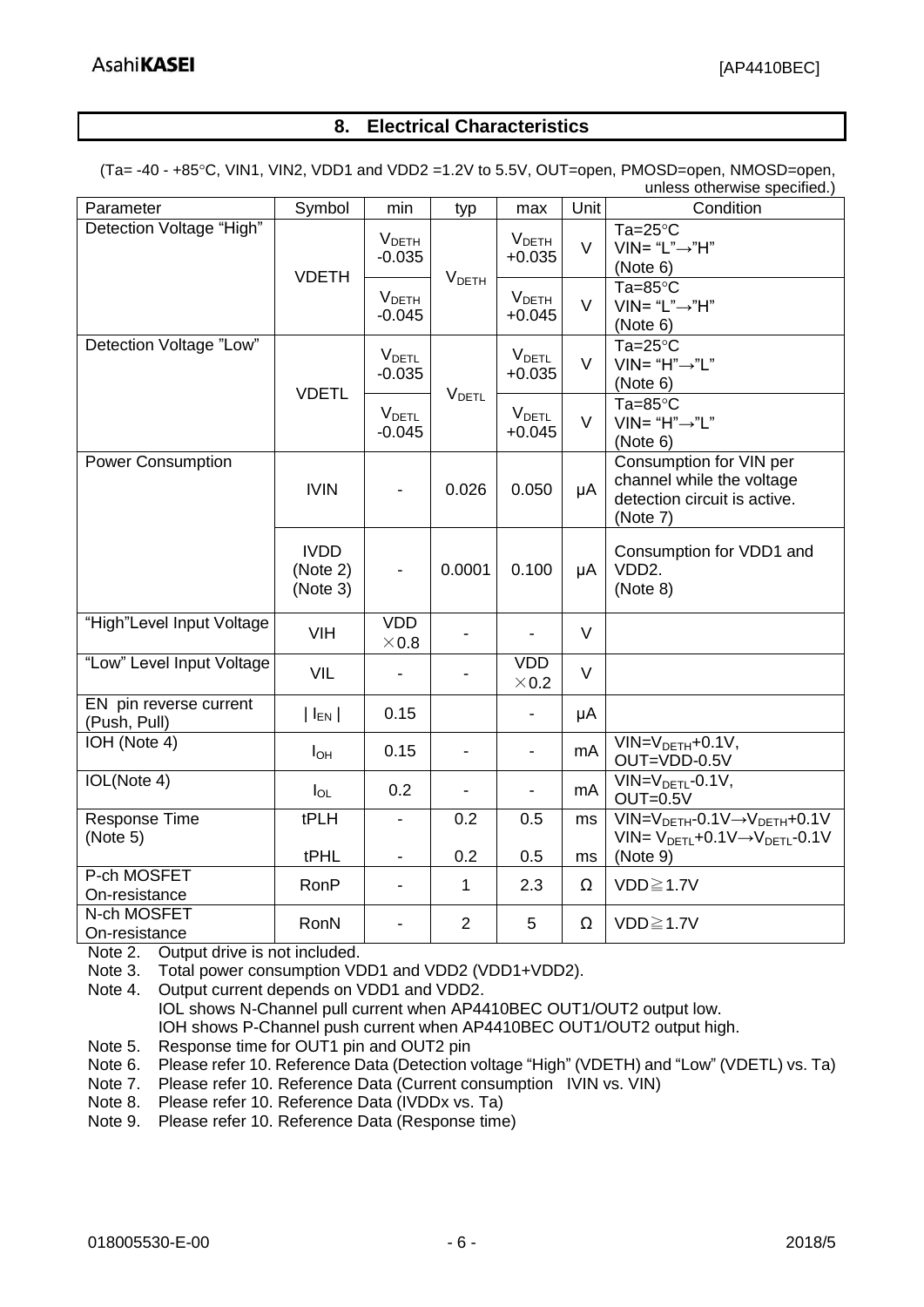#### **9. Description**

#### <span id="page-6-1"></span><span id="page-6-0"></span>**Voltage Detection Function**

VIN1 pin and VIN2 pin = (Abbreviation ;VIN) VDD1 pin and VDD2 pin = (Abbreviation ;VDD) POL1 pin and POL2 pin = (Abbreviation ; POL) EN1 pin and EN2 pin  $=$  (Abbreviation ;EN)

1) When the input volgatge is increasing,

The OUT1 pin and OUT2 pin(Abbreviation ;OUT) will be in undefined status when VIN voltage is from VSS to AP4410BEC minimum operating voltage(1.2V). The AP4410BEC internal signal A(Please refer Figure 2) outputs VSS when VIN volgate exceeds minimum operating voltage. When VIN voltage reaches to the detection voltage (VDETH), the internal signal A outputs VIN voltage.

2) When the input voltage is decreasing,

When VIN voltage is higher than VDETH, internal signal A outputs VIN. When VIN goes under the detection voltage (VDETL), OUT outputs VSS. The internal signal A will be undefined status when VIN voltege becomes lower than AP4410BEC minimum operating voltage(1.2V).

The logic inputs POL and EN become valid when VDD voltage exceeds 1.2V which is the AP4410BEC minimum operation voltage. In case of POL = "L", EN="H", OUT behaves as Figure. 3. The AP4410BEC is able to output the inverted results of the voltage detection using POL. EN can control P-channel MOSFET and N-channel MOSFET ON and OFF. EN has latch function so that it keeps its present state if the input becomes Hi-Z. The BULK of the P-channel MOSFET is connected to the higher voltage pin between VDD and PMOSD.



Figure 2. Block Diagram of Control Logic Part (Each channel)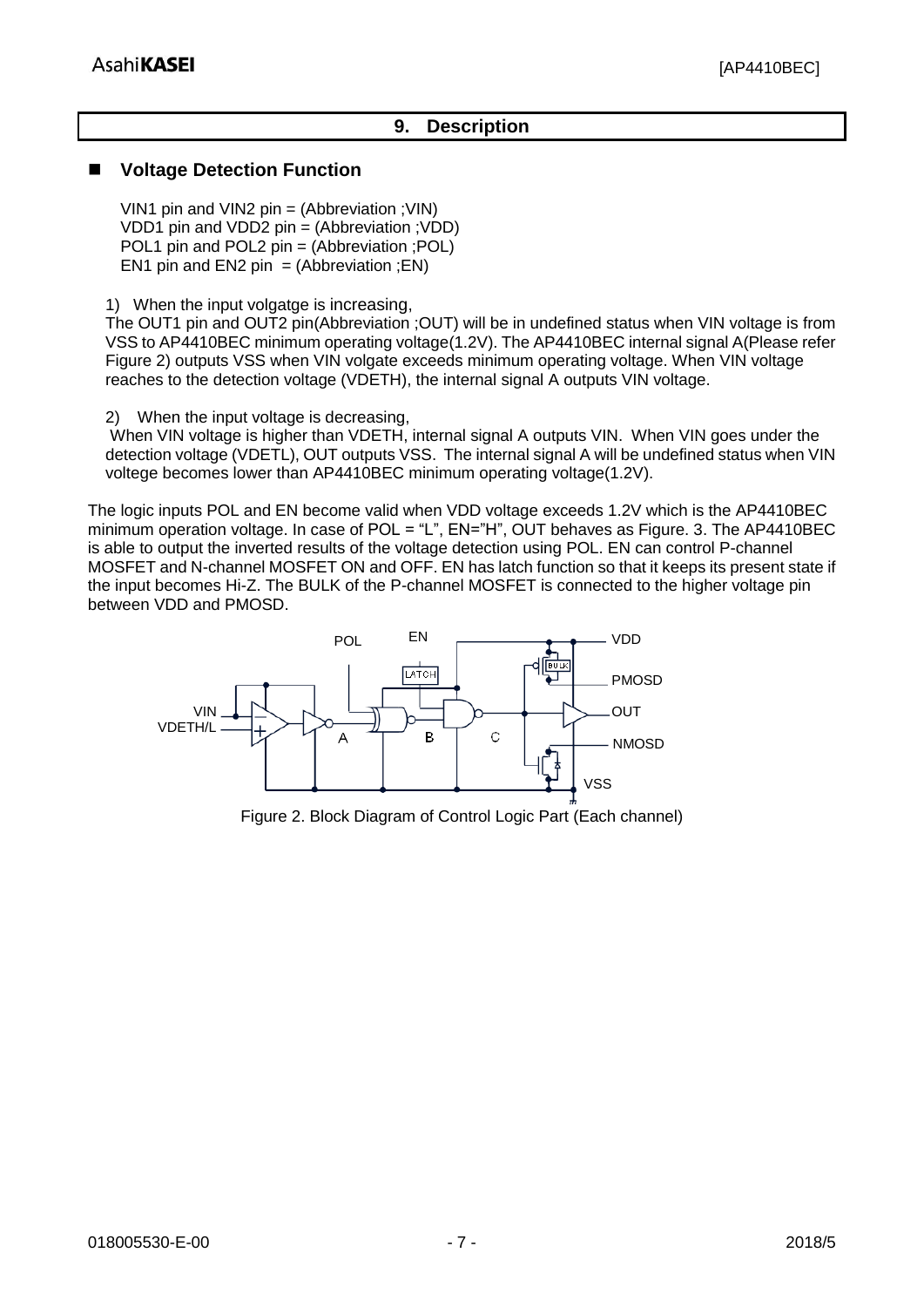

Figure 3.Function of AP4410BEC voltage detection

| POL<br>input | <b>VIN</b>                                                                                                                     | EN<br>input | Internal<br>signal A | Internal<br>signal B | Internal<br>signal C | $1800 - 11$ control to give tradit table (1,1010 To<br><b>PMOSD</b> | <b>NMOSD</b> | <b>OUT</b> | Note                 |
|--------------|--------------------------------------------------------------------------------------------------------------------------------|-------------|----------------------|----------------------|----------------------|---------------------------------------------------------------------|--------------|------------|----------------------|
|              | VIN <vdeth< td=""><td></td><td></td><td>н</td><td>н</td><td><b>OPEN</b></td><td></td><td>н</td><td></td></vdeth<>              |             |                      | н                    | н                    | <b>OPEN</b>                                                         |              | н          |                      |
|              | VIN <vdeth< td=""><td>н</td><td></td><td>н</td><td></td><td>н</td><td><b>OPEN</b></td><td></td><td>OUT= positive</td></vdeth<> | н           |                      | н                    |                      | н                                                                   | <b>OPEN</b>  |            | OUT= positive        |
|              | VIN≧VDETH                                                                                                                      | Н           | н                    |                      | н                    | <b>OPEN</b>                                                         |              | н          | polarity             |
|              | VIN≧VDETH                                                                                                                      |             | Н                    |                      | н                    | <b>OPEN</b>                                                         |              | н          |                      |
| H            | VIN <vdeth< td=""><td></td><td></td><td></td><td>н</td><td><b>OPEN</b></td><td></td><td>н</td><td></td></vdeth<>               |             |                      |                      | н                    | <b>OPEN</b>                                                         |              | н          |                      |
| H            | <b>VIN<vdeth< b=""></vdeth<></b>                                                                                               | Н           |                      |                      | н                    | <b>OPEN</b>                                                         |              | н          | $OUT =$              |
| Н            | VIN≧VDETH                                                                                                                      | Н           | н                    | н                    |                      | н                                                                   | <b>OPEN</b>  |            | negative<br>polarity |
| Н            | VIN≧VDETH                                                                                                                      |             | н                    | н                    | н                    | <b>OPEN</b>                                                         |              | н          |                      |

| Table 1. Control logic truth table (Note 10) |  |  |  |
|----------------------------------------------|--|--|--|

Note 10. When the VIN voltage is increasing from VDETL or lower.

Table 2 Control logic truth table (Note 11)

| POL<br>input | <b>VIN</b>       | EN<br>input | Internal<br>signal A | Internal | Internal<br>signal $B \nvert$ signal C | <b>PMOSD</b> | <b>NMOSD</b> | <b>OUT</b> | Note                 |
|--------------|------------------|-------------|----------------------|----------|----------------------------------------|--------------|--------------|------------|----------------------|
|              | VIN>VDETL        |             | н                    |          | Н                                      | <b>OPEN</b>  |              | н          |                      |
|              | VIN>VDETL        | н           | н                    |          | н                                      | <b>OPEN</b>  |              | н          | OUT= positive        |
|              | VIN≦VDETL        | н           |                      | н        |                                        | н            | <b>OPEN</b>  |            | polarity             |
|              | VIN≦VDETL        |             |                      | н        | н                                      | <b>OPEN</b>  |              | н          |                      |
| H            | VIN>VDETL        |             | Н                    | н        | н                                      | <b>OPEN</b>  |              | н          |                      |
| Н            | VIN>VDETL        | H           | н                    | н        |                                        | н            | <b>OPEN</b>  |            | $OUT =$              |
| H            | VIN≦VDETL        | н           |                      |          | н                                      | <b>OPEN</b>  |              | н          | negative<br>polarity |
| Н            | <b>VIN≦VDETL</b> |             |                      |          | н                                      | <b>OPEN</b>  |              | н          |                      |

Note 11. When the VIN voltage is decreasing from VDETH or higher.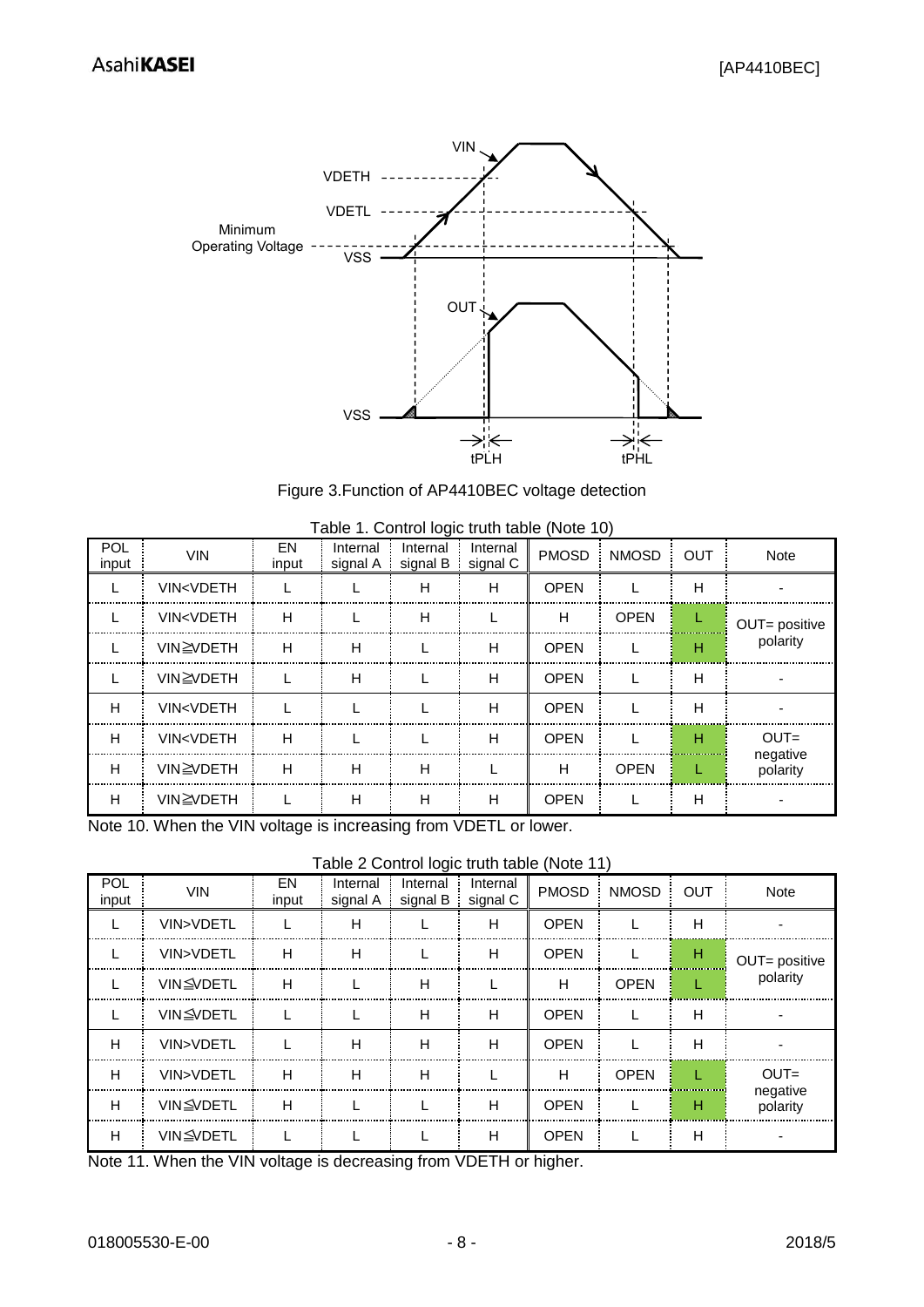

**10. Reference Data**

#### <span id="page-8-1"></span><span id="page-8-0"></span>**Detection Voltage "High" (VDETH) and "Low" (VDETL) vs. VIN**

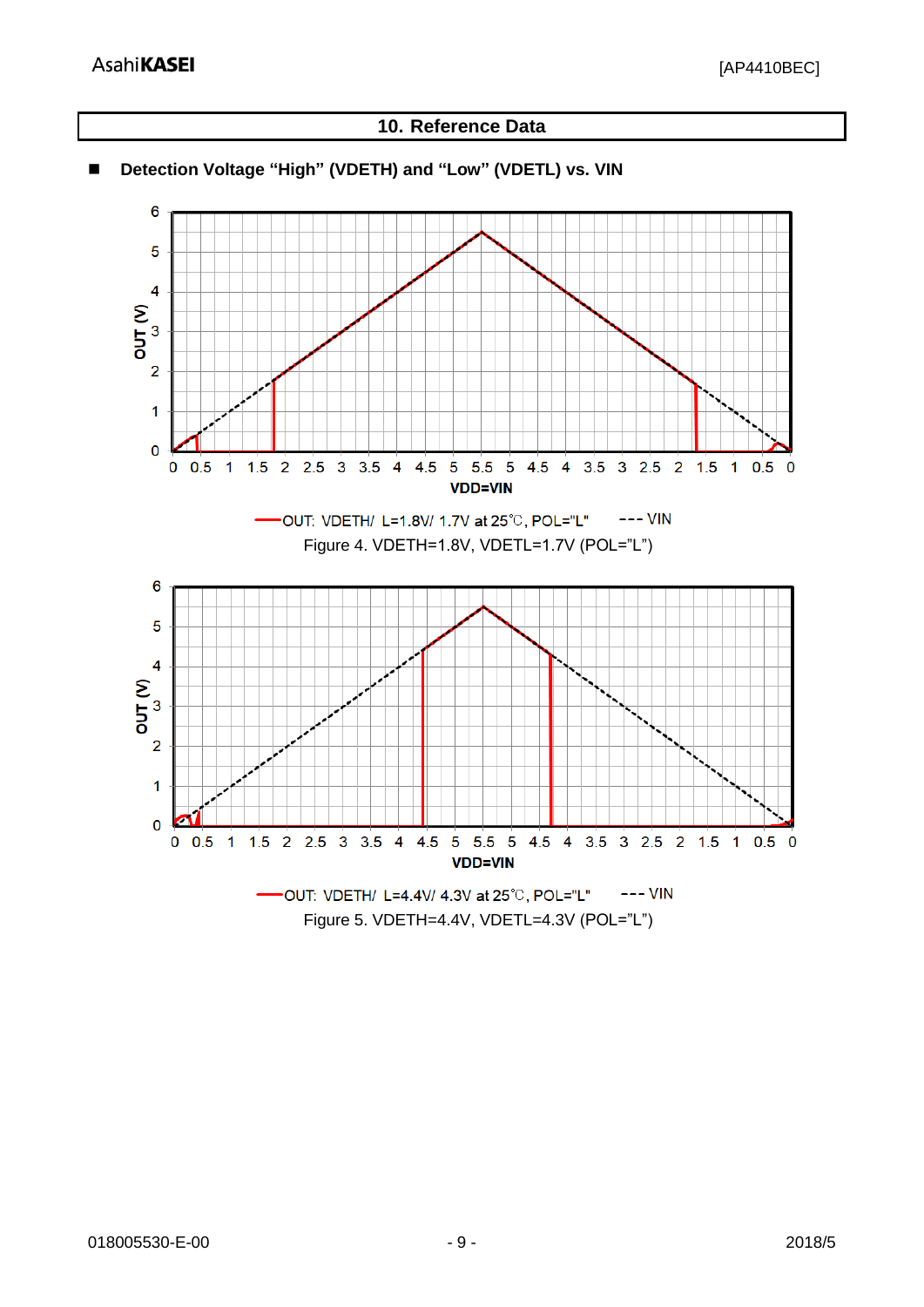

<span id="page-9-0"></span>**Detection voltage "High" (VDETH) and "Low" (VDETL) vs. Ta**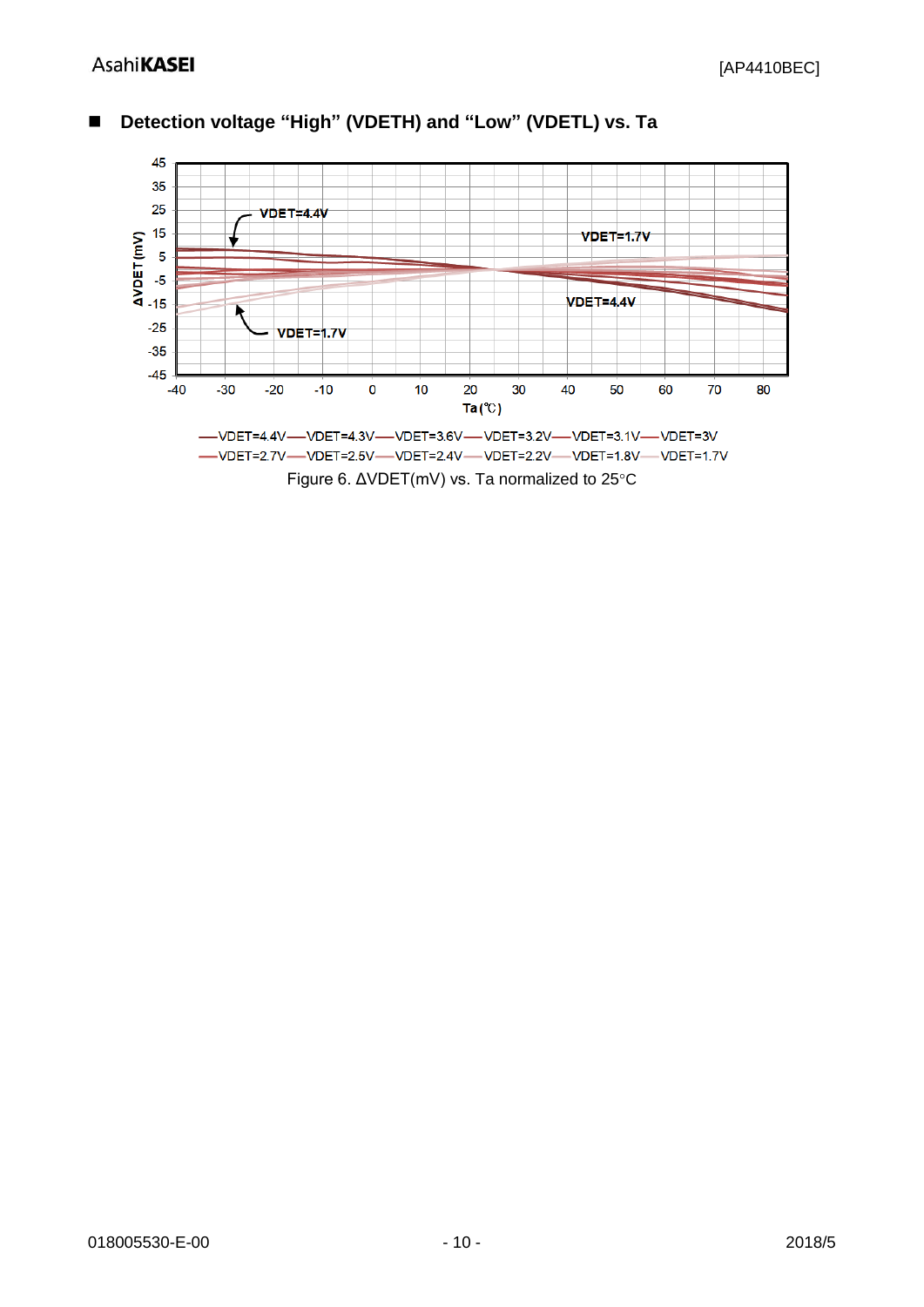

#### <span id="page-10-0"></span>**Current consumption IVIN vs. VIN**

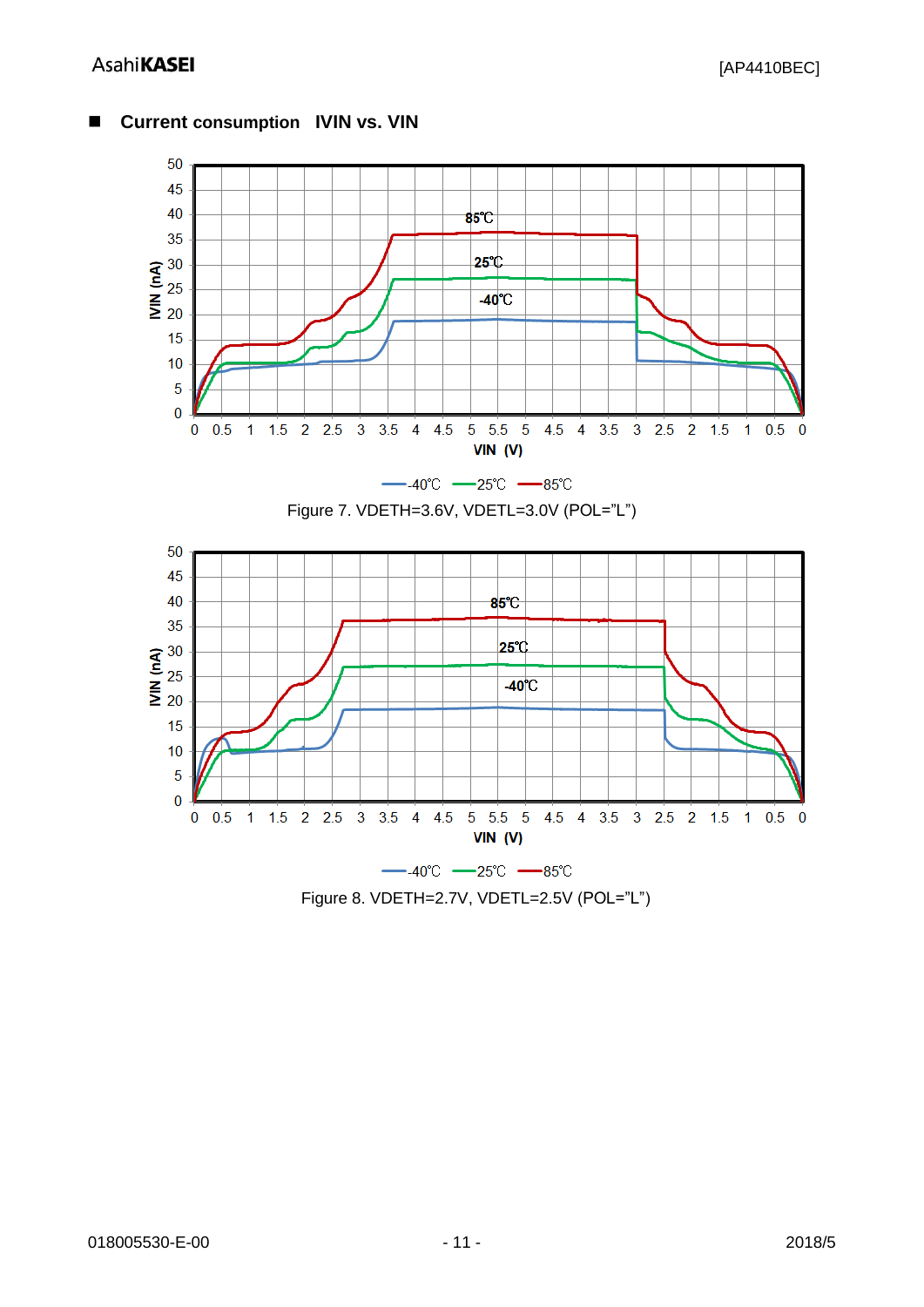

#### <span id="page-11-0"></span>**Current consumption vs. Ta**

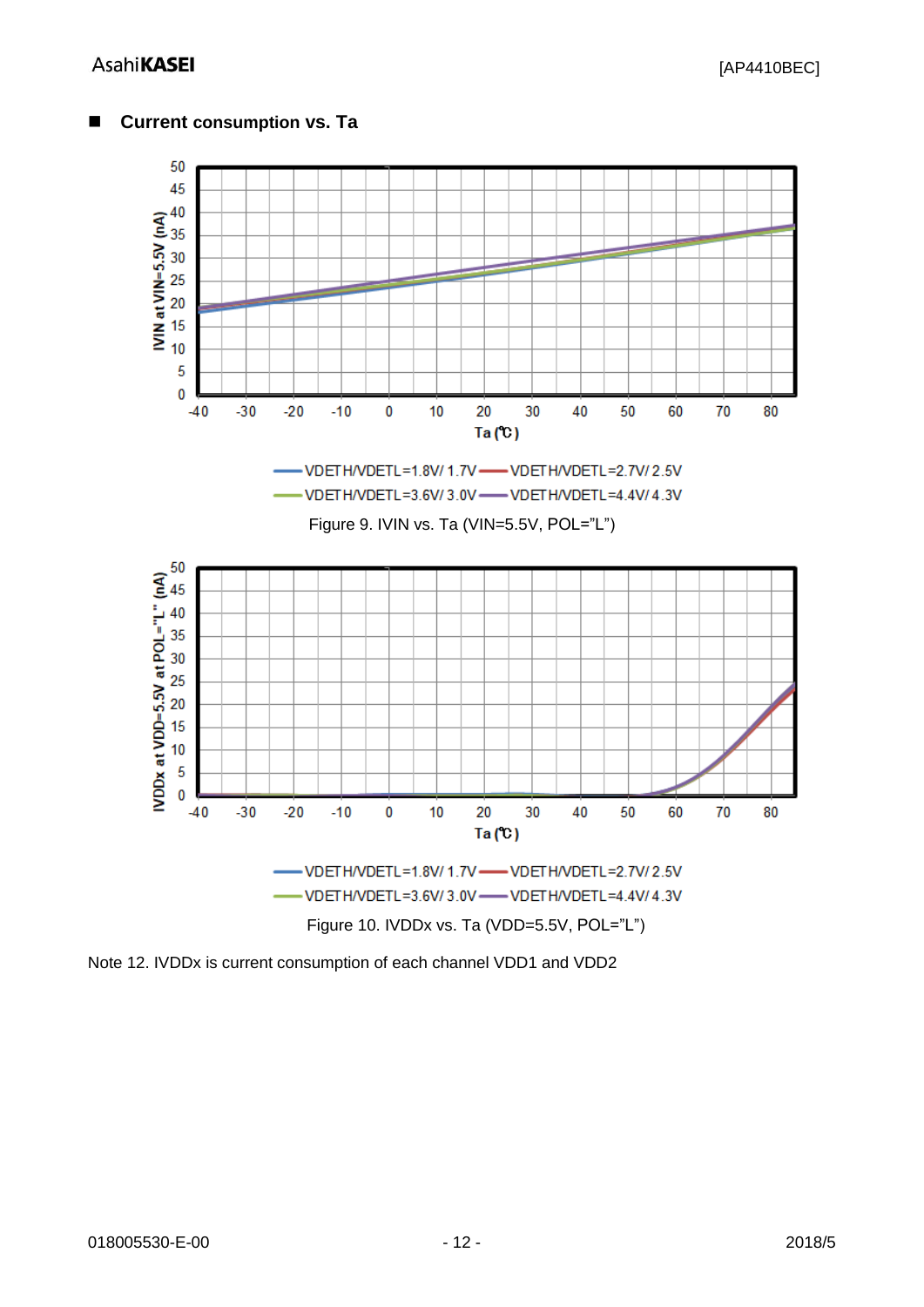### **AsahiKASEI**



#### <span id="page-12-0"></span>■ Response time (tPLH, tPHL)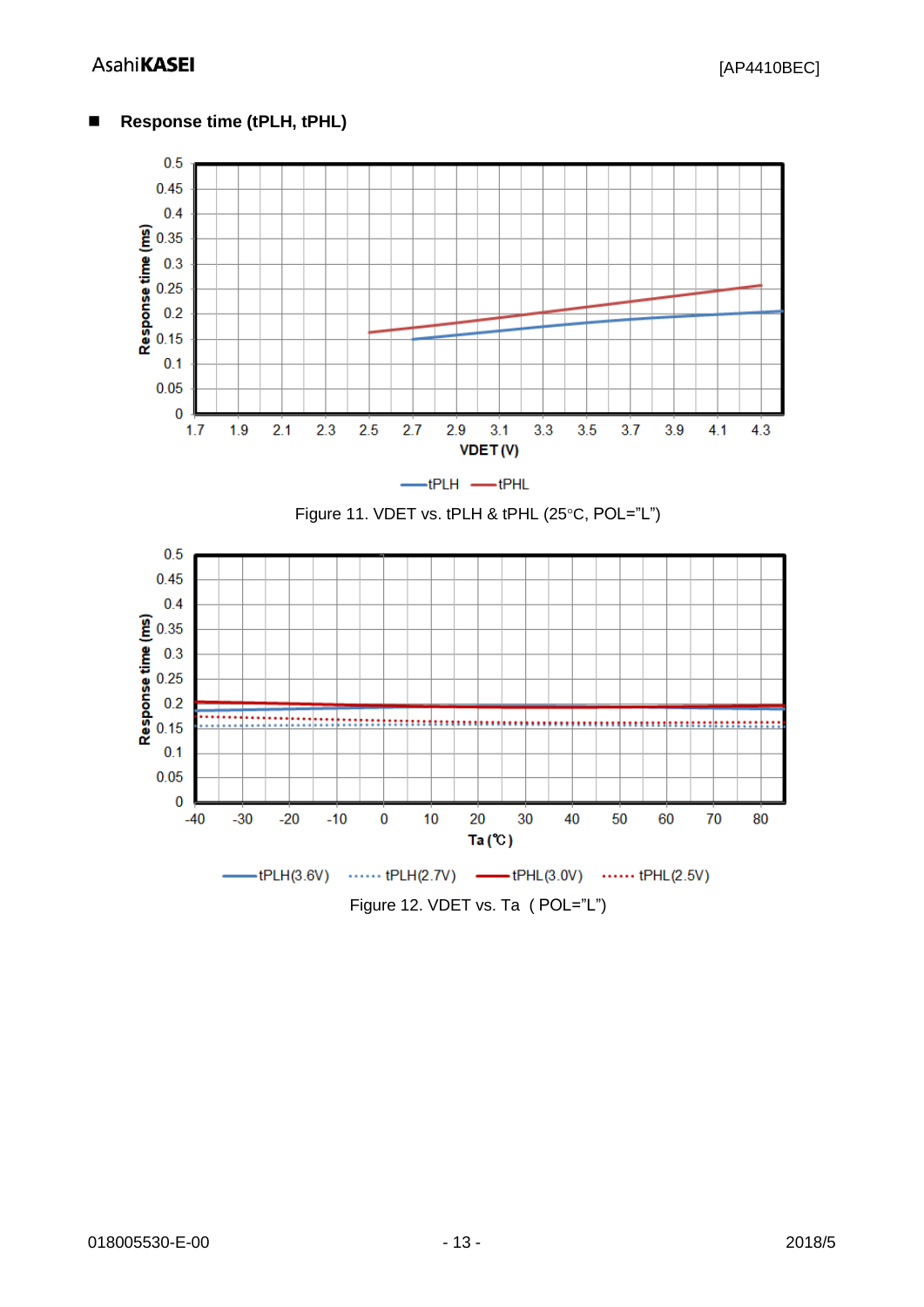#### **11. Package**

#### <span id="page-13-1"></span><span id="page-13-0"></span>**Outline Dimensions**

#### 20-pin WLCSP (Unit: mm)

When the IC is exposed to light, it might affect the electrical characteristics of the IC due to the light sensitivity of WLCSP package structures.



<span id="page-13-2"></span>**Marking**



- (1) 1 Pin Indication
- (2) Symbol of the detection voltage of system 1
- (3) Symbol of the detection voltage of system 2
- (4) Year code (last 1 digit)
- (5) Week code
- (6) Management code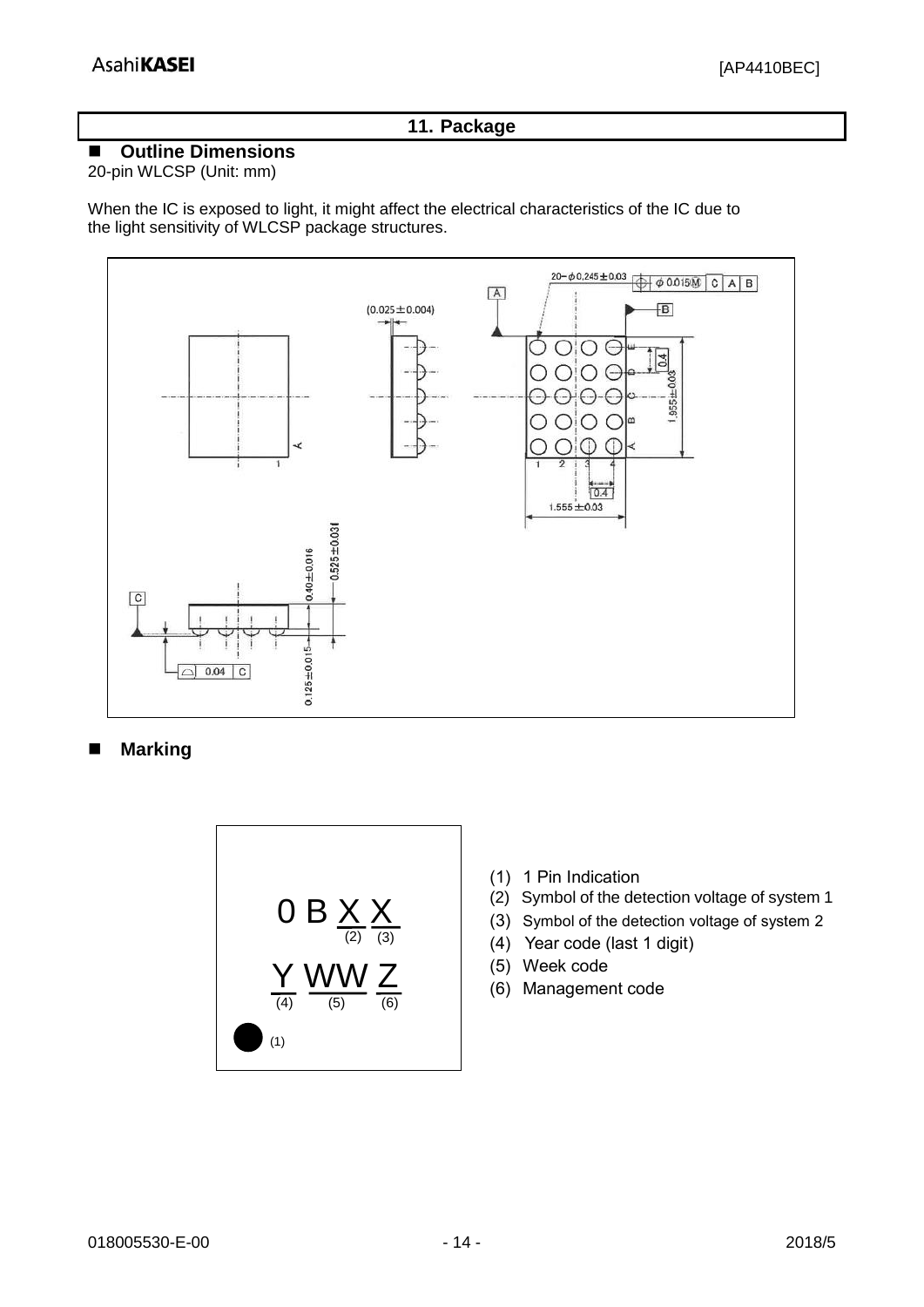<span id="page-14-0"></span>

| <b>12. Revision History</b> |  |
|-----------------------------|--|
|                             |  |
|                             |  |

| $\sim$ $\sim$ $\sim$<br>/MM/I<br>Date | $\sqrt{2}$<br>SK. | ade<br>×.                | .                                                                |
|---------------------------------------|-------------------|--------------------------|------------------------------------------------------------------|
| 201<br>∠∪                             | 00                | $\overline{\phantom{a}}$ | $\overline{\phantom{a}}$<br>.<br>.<br>$\sim$<br>aition<br>11 J L |